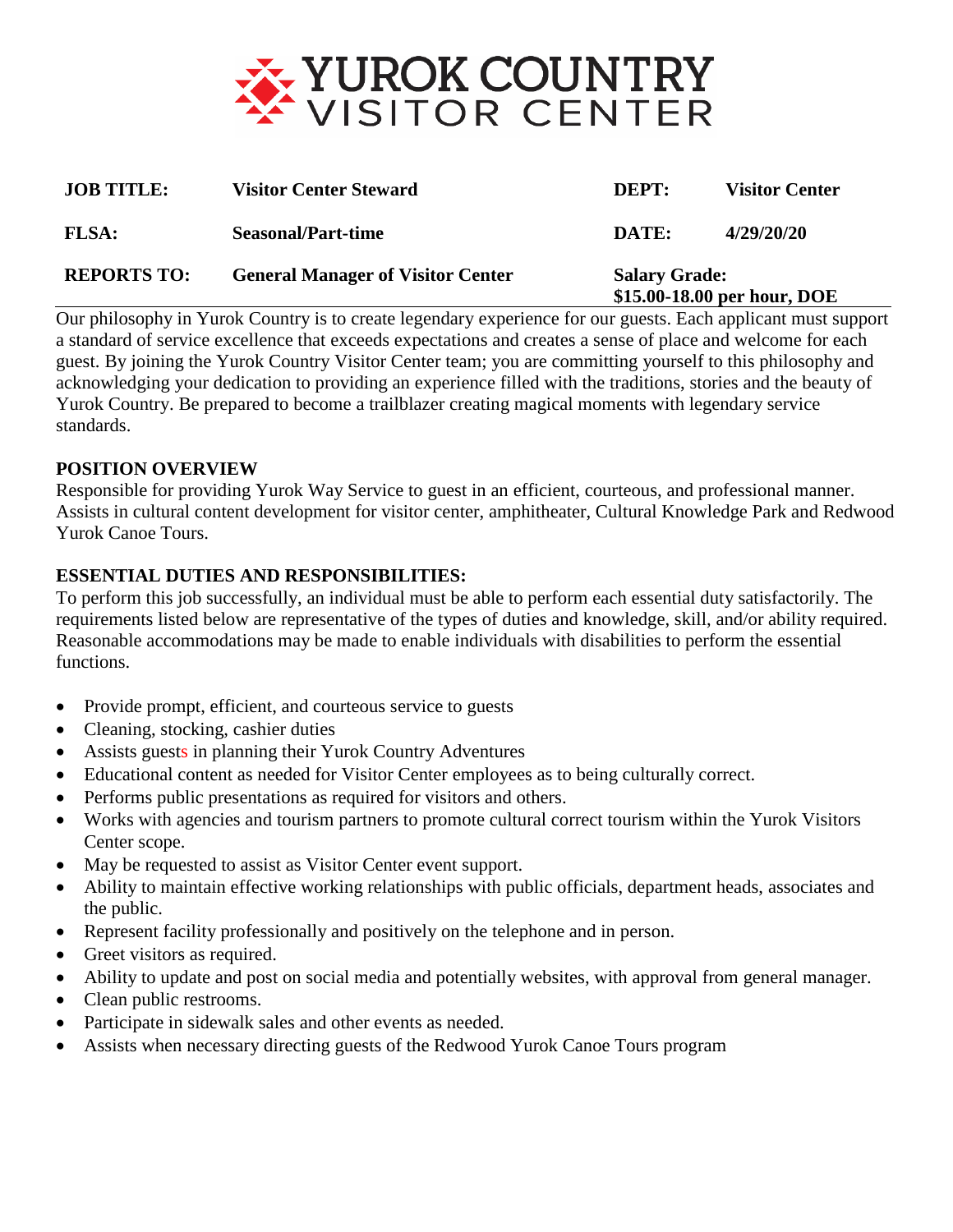# **SERVICE STANDARDS:**

Must be able to incorporate Yurok Service Strategy into daily operations by demonstrating the following standards while performing the requirements of the job:

- Smile & Greet
- Name & Meet
- Listen & Act
- Make Their Day
- Ask & Sell
- Thank You & Goodbye

# **LANGUAGE SKILLS**

Read and interpret documents such as safety rules, operating and maintenance instructions, and procedure manuals. Skill in effectively, communicating information through verbal and written correspondence to employees, managers, clients, customers, and the general public, including writing reports, business correspondence and procedural manuals.

# **MATHEMATICAL SKILLS**

Ability to add, subtract, multiply, and divide in all units of measure, using whole numbers, common fractions, and decimals. Have the ability to compute rate, ratio, and percent and to draw and interpret bar graphs.

# **REASONING ABILITY**

To apply common sense understanding to carry out instructions furnished in written, oral, or diagram form. Ability to deal with problems involving a few concrete variables in standardized situations. Skills in solving practical problems and dealing with situations where only limited standardization exists. Ability to analyze and solve complex management problems having nonstandard solutions. Skill in identifying and resolving administrative problems under pressure conditions. Skills in assessing operation, program, staffing and fiscal needs.

### **AUTHORITY & RESTRICTIONS** *(non-supervisory capacity, non-signatory ability, access to sensitive areas as related to culturally sensitive items)*

- This position may have to assist in coordinating volunteers and interns.
- Maintain confidentiality and discretion in all areas: including the dissemination of trade secrets, planning and promotional procedures, and customer information files
- Access to sensitive customer information and computer processes.
- All employees are prohibited from participating in promotional awards, giveaways, drawings, tournaments or special events, except those specified for employees.

# **POSITION REQUIREMENTS** *(objective educational or technical training required; skills; and years of experience):*

- Working knowledge of historic and contemporary Yurok culture.
- Ability to work weekends, holidays and evening hours as business demands.
- Must be 18 years of age or older.
- Strong communication (written and verbal) skills, presentation skills and customer service skills